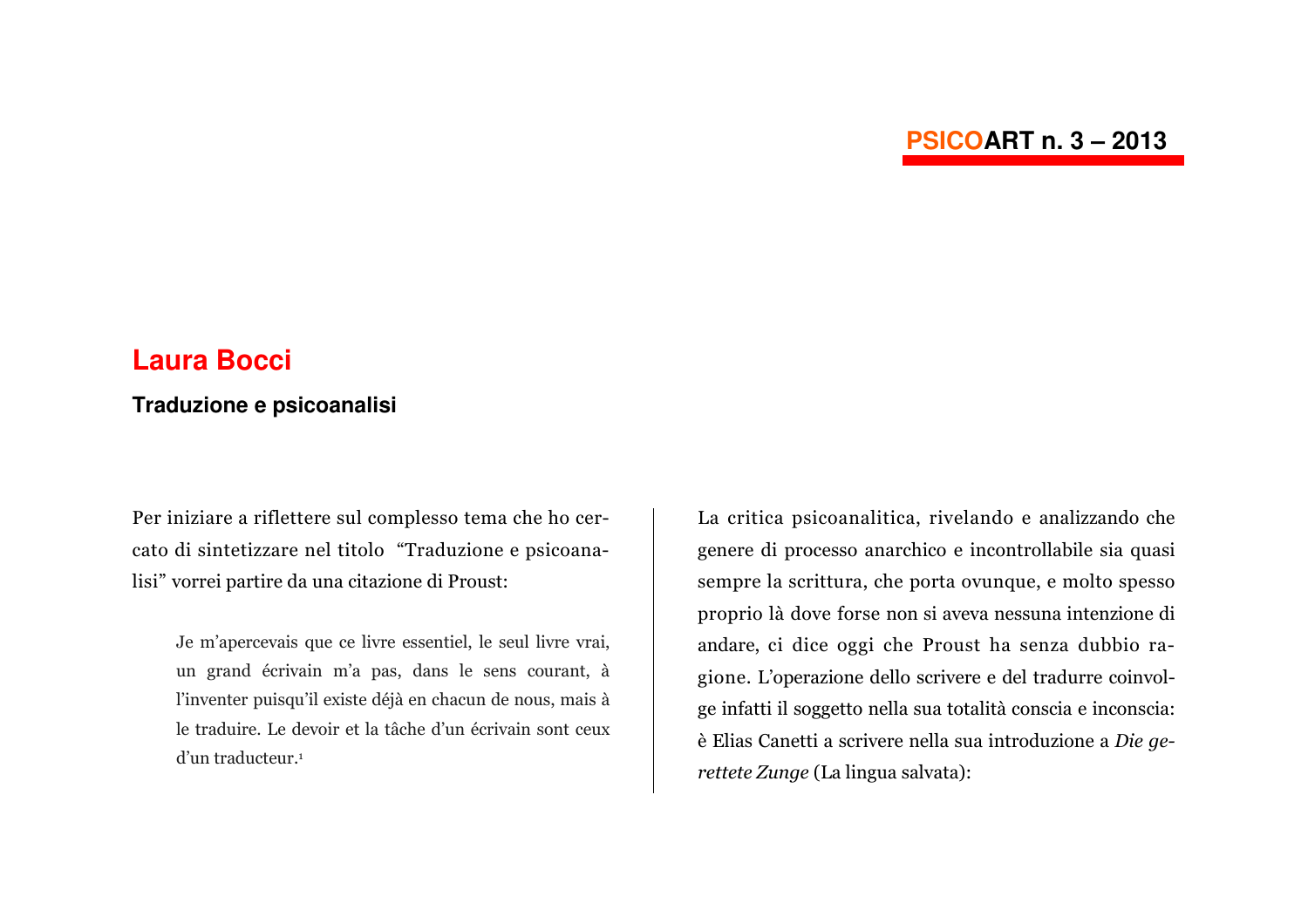Le fiabe rumene della mia infanzia a un certo punto si sono tradotte in tedesco nel mio inconscio.

È strano: pur sapendo benissimo che il titolo del libro di Canetti è quello che ho appena citato, io continuo automaticamente a pensarlo come La lingua tagliata: cosa succede qui? Io so benissimo che il titolo è La lingua "salvata": eppure penso e, come sopra pensiero, anche scrivo, tagliata. Forse perché nel mio inconscio è rimasta sempre impressa quell'immagine: l'amante clandestino della governante del piccolo Elias, che ogni mattina, uscendo di soppiatto dalla camera della ragazza, lo minaccia di tagliargli la lingua se parlerà, e ogni mattina immancabilmente rinvia a domani: "Mostrami la lingua!" – gli intima, e tira fuori dalla tasca il suo coltellino a serramanico; poi glielo passa leggermente sulla lingua e dice: "No, oggi no. Domani!". A questo proposito, mi limito qui soltanto ad anticipare il rinvio a un testo che per noi traduttori letterari ha un'infinità di cose da dire, vale a dire Psicopatologia della vita quotidiana di Sigmund Freud

Ancora, lo scrittore giapponese Haruki Murakami, autore tra l'altro del recente Kafka sulla spiaggia, dichiarò in un'intervista di qualche anno fa: "Come traduttore, mi limito a tradurre solo scrittori realisti: Carver, Fitzgerald, Irving, dai quali imparo molto. Se dovessi tradurre autori postmoderni, come Don De Lillo, John Barth o Thomas Pynchon, ci sarebbe una collisione: la mia personale follia contro la loro". In tutte e tre le ultime citazioni qui fatte si allude dunque benché in modo diverso – all'inconscio, vale a dire a una categoria che, nella maggior parte delle teorie contemporanee della traduzione, viene trascurata o persino totalmente ignorata, dal momento che si tende sempre a pensare alla soggettività del traduttore come a un aspet-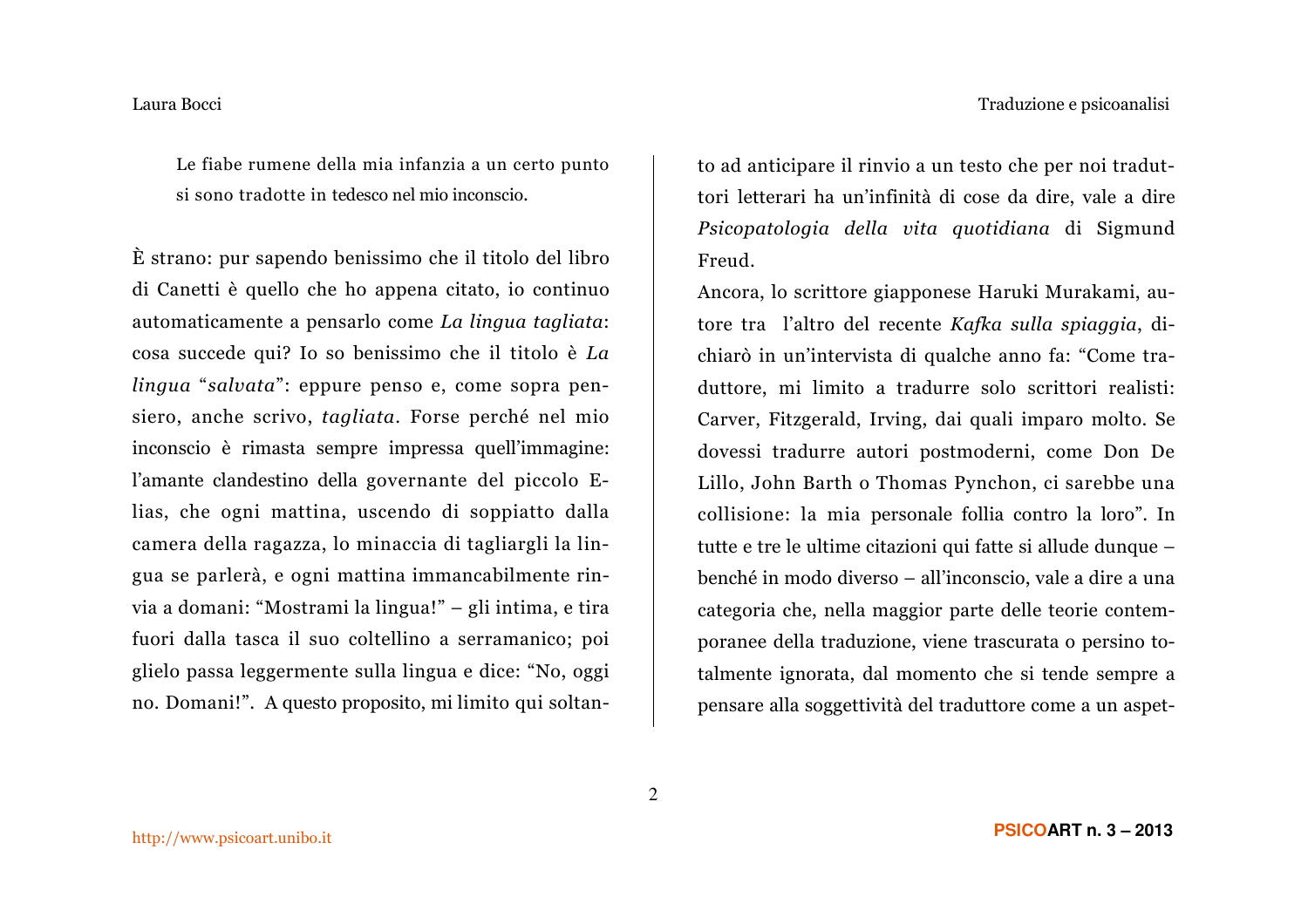# Traduzione e psicoanalisi

### Laura Bocci

to piuttosto di natura socioculturale o storico-ideologica. Susan Bassnett e André Lefévère hanno scritto ad esempio:

Translation is, of course, a rewriting of an original text. All rewritings, whatever their intention, reflect a certain ideology and a poetics and as such manipulate literature to function in a given society in a given way.<sup>2</sup>

A me invece, nel ragionare intorno alla traduzione letteraria, sembra sia ormai fondamentale e inevitabile iniziare a prendere in esame anche l'ambito dell'inconscio, una sfera che è necessariamente implicata nell'atto dello scrivere e del tradurre – e del tradurre letteratura ovviamente in modo assolutamente particolare e specifico.

Jacques Lacan ha scritto:

L'efficience de l'inconscient ne s'arrête pas au réveil. L'expérience psychanalytique n'est pas autre chose que d'établir que l'inconscient ne laisse aucune de nos actions hors de son champ.<sup>3</sup>

Sarà stato forse questo che intendeva Proust?

Del resto, l'approccio stesso alla teoria della traduzione è oggi molto cambiato: non si pensa più, infatti, a una teoria migliore delle altre, a una costruzione teorica unitaria, bensì a una teoria come spazio di riflessività, dove si possa analizzare l'oggetto-traduzione in tutti i suoi aspetti, non riducendone la complessità ma problematizzando la pratica traduttiva attraverso la verbalizzazione, l'espressione dei problemi a essa legati. Si parla oggi, infatti, di campo traduttologico – anche se io preferirei più semplicemente definirlo traduttivo, aggettivo che mi pare decisamente meno pomposo in italiano – proprio come si parla di campo psicoanalitico, un campo

3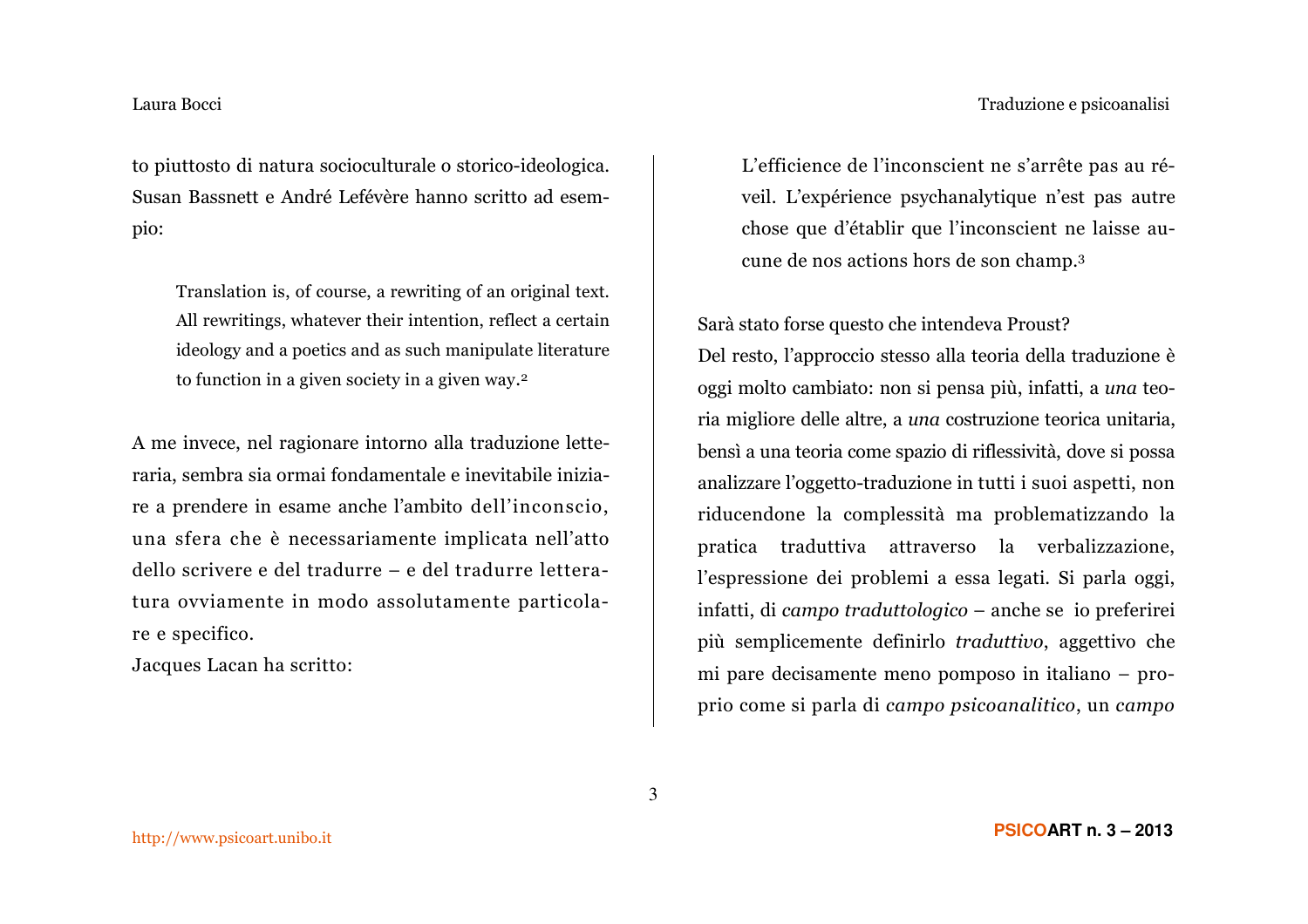(termine derivato dalla psicologia di Bion) che nasce spontaneamente all'interno della discorsività, vale a dire all'interno di quella speciale interazione di parola, spesso muta e scritta, tra i soggetti coinvolti nel processo traduttivo.

Possiamo quindi dire che sia l'attività stessa del tradurre, sia la discussione intorno a essa sono così appassionanti e così affascinanti perché si collocano entrambe totalmente *all'interno della lingua*, e la lingua confina da un lato con la logica e le attività mentali più organizzate e complesse, e dall'altro con l'inconscio e la percezione. Freud stesso fa un uso specifico del meccanismo e del concetto di traduzione, collocandoli proprio al centro della formazione e della progressiva strutturazione dell'Io; infatti, in una lettera giovanile a Wilhelm Fliess, suo amico carissimo e confidente, in un'epoca in cui a questi due aspetti era ancora consentito mescolarsi, egli rivela che la passione per la ricerca gli fa passare intere nottate a phantasieren, übersetzen, erraten (fantasticare, tradurre, indovinare). Più specificamente, Freud scrive:

Come sai, (Caro Wilhelm) sto lavorando all'ipotesi che il nostro meccanismo psichico sia sorto mediante un processo di stratificazione: il materiale presente sotto forma di tracce mnemoniche è di tanto in tanto sottoposto a un riordinamento in accordo con gli avvenimenti recenti, a una ritrascrizione. [...] Vorrei mettere in rilievo il fatto che le successive stesure rappresentano la realizzazione di epoche successive della vita. Al limite di ognuna di queste epoche si deve verificare una vera e propria traduzione del materiale psichico. Spiego le caratteristiche delle psiconevrosi supponendo che la traduzione di una parte del materiale non sia avvenuta.

Quando – dunque – il processo di traduzione fallisce,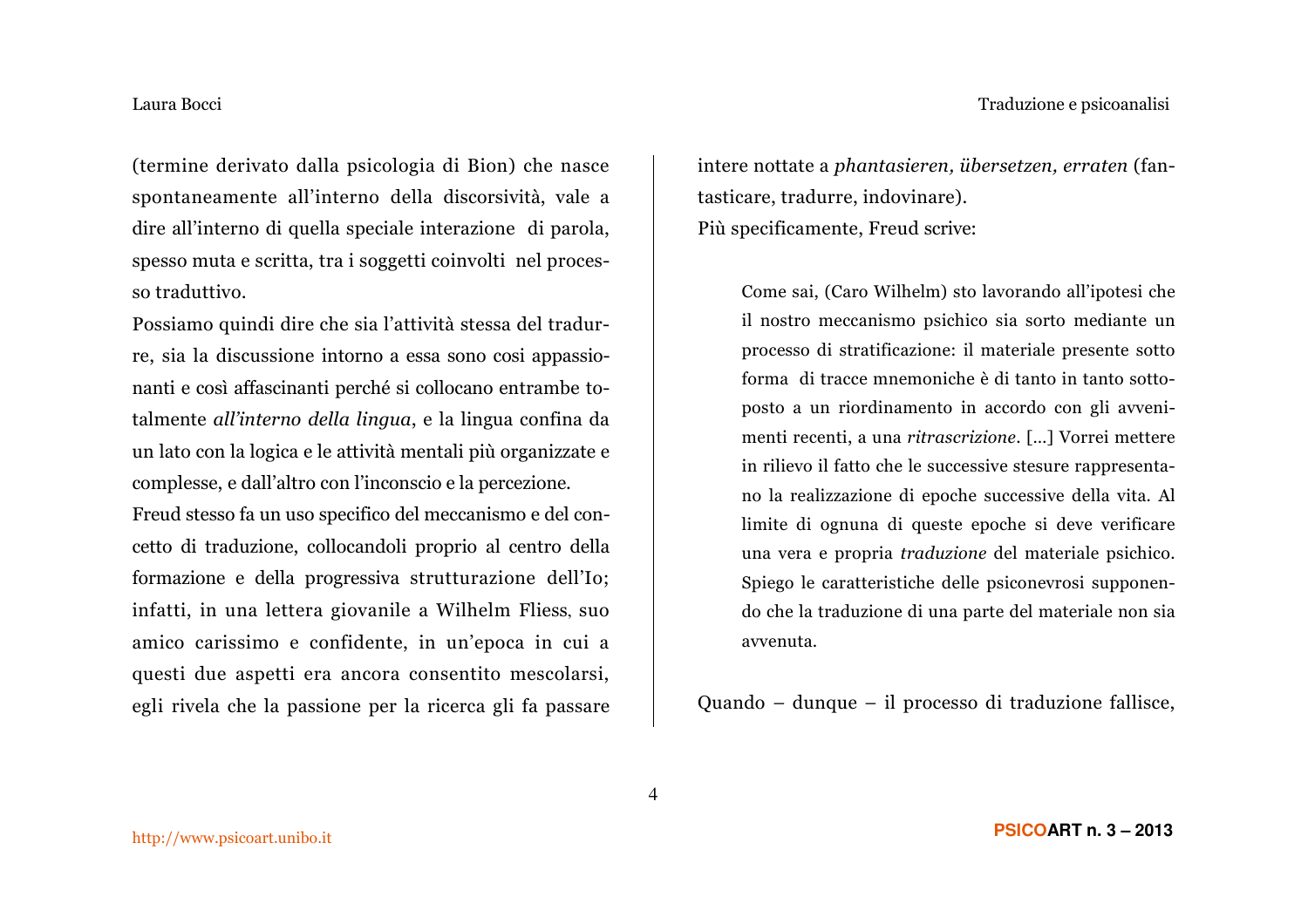# Traduzione e psicoanalisi

# Laura Bocci

quando la traduzione in sé fallisce, accade qualcosa di molto grave nell'integrità e nell'equilibrio psichici della persona, tanto da minare tutta la sua vita futura, perché questo fallimento iniziale continua a operare nelle epoche successive. Infatti Freud nella stessa lettera aggiunge:

> Così, ci troveremmo di fronte a un anacronismo: in una provincia sopravviverebbero ancora fueros, cioè relitti del passato. Un insuccesso nella traduzione è ciò che è clinicamente riconosciuto come "rimozione". Quest'ultima è quasi sempre provocata da una scarica di dis-piacere, che risulterebbe da una mancata traduzione, quasi che attraverso questo dispiacere si provocasse un disturbo del pensiero che non consente il processo di traduzione.

Ed è proprio il processo traduttivo del materiale psichi-

co che ci permette di conoscere l'inconscio. E Freud continua:

> Come possiamo arrivare a conoscere l'inconscio? Naturalmente lo conosciamo solo in forma conscia, dopo che ha subito una trasformazione o *traduzione* in qualcosa di conscio. Il lavoro psicoanalitico ci fa sperimentare ogni giorno che una traduzione del genere è possibile.<sup>4</sup>

Ma non tutti sono d'accordo: ad esempio, ne L'inconscio come insiemi infiniti lo psicoanalista Ignacio Matte Bianco riprende il termine "traduzione" da Freud, e lo mette in discussione: per lui, la semplice possibilità non implica il successo della traduzione cosciente che, secondo la sua opinione, è invece destinata al sicuro fallimento; perché l'inconscio, che è la vera realtà psichica, resta in sé inconoscibile, inattingibile al di là del lin-

5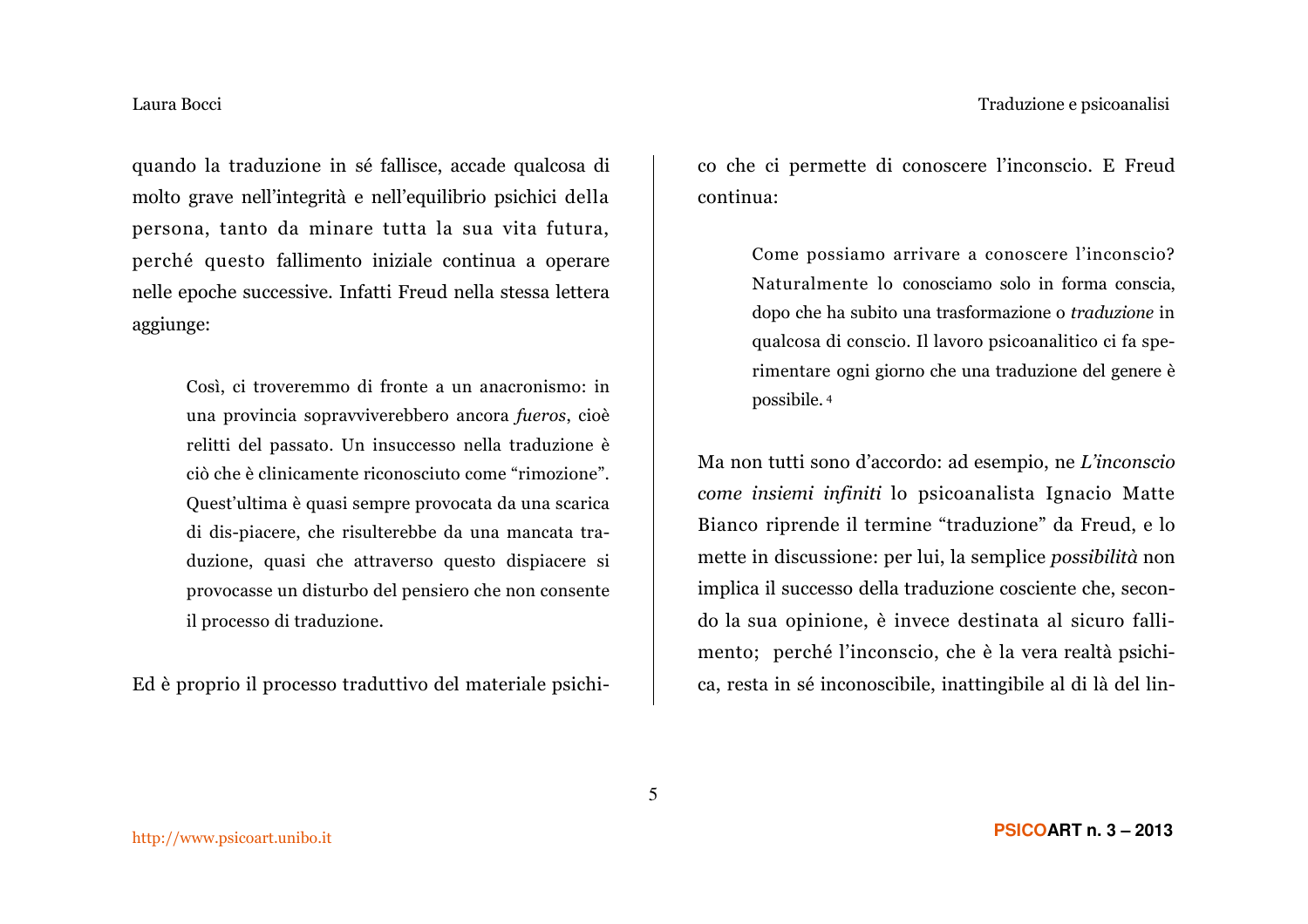guaggio cosciente strutturato sulle categorie del pensiero. In quanto tale, esso appare (anche se non è) come nulla agli occhi della coscienza. Ma i livelli più profondi della nostra personalità si rifiutano di interpretarlo come nulla linguistico, e leggono in esso invece una totalità significativa infinita, che può essere vista come una sorta di linguaggio preverbale. E come, dunque, può mai essere tradotto un tale linguaggio? E, prima di tutto, una tale operazione è possibile? E quali sono le differenze tra il preverbale e il non verbale, o paralinguistico? Ma Matte Blanco precisa che la psicoanalisi, come esperienza clinica e come disciplina teorica, si è sempre occupata anche di quelle aree dello psichico che si agitano e si esprimono a livelli "senza parole". Ed è dunque sostanzialmente il "lavoro dell'artista" a rivelare gli elementi diversi dei diversi "linguaggi" che possono essere soffocati dalla consuetudine, e quindi resi muti. L'irriducibilità di certi elementi è ben nota agli artisti e, all'interno del sistema linguistico, in

particolar modo ai traduttori.

Interrogarsi su questo equivale, forse, a dire con Walter Benjamin che "la lingua non è mai solo comunicazione del comunicabile, ma anche simbolo del noncomunicabile"; e continua:

In Brot e pain ciò che si intende è in realtà la stessa cosa, ma il modo, invece, di intenderlo, non lo è. Nel modo stesso di intenderlo, infatti, sta il dato di fatto che le due parole significano qualcosa di diverso per il tedesco e per il francese, il che fa sì che esse non possano essere scambiate l'una con l'altra, e che anzi, in ultima analisi, esse tendano a escludersi reciprocamente.<sup>5</sup>

 $***$ 

Esiste però anche un secondo aspetto "psichico" della traduzione – quello che ha piuttosto a che fare con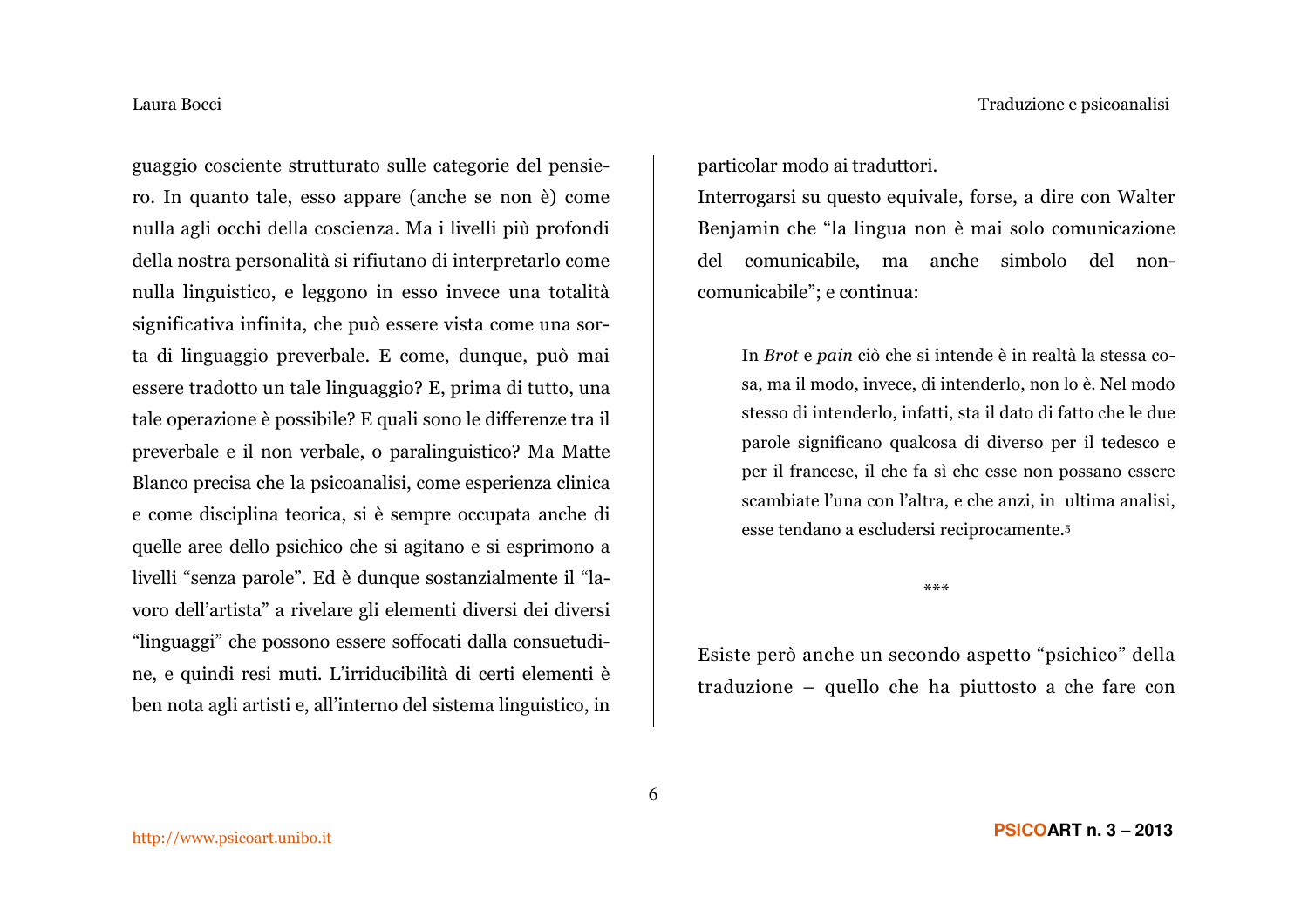l'interpretazione – e anch'esso ci riguarda direttamente in quanto traduttori letterari, dal momento che ogni processo di traduzione passa necessariamente per una decostruzione o de-traduzione prima, e quindi per una sorta di interpretazione (sia conscia che inconscia, direi); solo da qui in poi sarà possibile "riformulare" – vale a dire vale a dire fornire una interpretazione e una vera traduzione. Lo psicoanalista Jean Laplanche ha scritto che nell'infanzia, l'Io si trova confrontato ai messaggi enigmatici degli adulti, che gli si pongono in forma di "traumi": e, per riuscire a padroneggiarli, il bambino è costretto a tentare di interpretarli, cioè di 'tradurli', dando loro un senso.

Qui, la pulsione a tradurre, il Trieb zur Übersetzung dei romantici tedeschi, diventa una pulsione costitutiva dell'essere umano, quasi un vero e proprio bisogno/desiderio di tradurre; dove, per dirla con Lacan, "l desiderio è interpretazione". L'essere umano infatti

è un soggetto interpretante, e di conseguenza un soggetto traducente, e non può in nessun modo evitare di esserlo.

Naturalmente, come sappiamo bene, ogni traduzione è sempre inadeguata, incompleta, incompiuta, lascia tracce e scorie le quali finiscono per costruire e dar forma a un Es, vale a dire una sorta di "coacervo dell'insensato" (secondo la definizione di Sergio Benvenuto nel suo L'interpretazione e il reale), di ciò che è restato ribelle alla traduzione, e che minaccia il "legame coesivo dell'Io" - ed ecco che si torna al Freud della lettera a Fliess. Noi potremmo dire, traslando la frase di Freud, che il fallimento della traduzione minaccia il legame coesivo e la coerenza, oltre che la "forma" (e magari anche il "senso") del testo. In un certo senso, si tratta di prendere in considerazione i "resti": e chiunque lavori con e nella traduzione letteraria sa benissimo cosa sono i resti: i resti sono il nostro pane quotidiano, sono il

 $\overline{7}$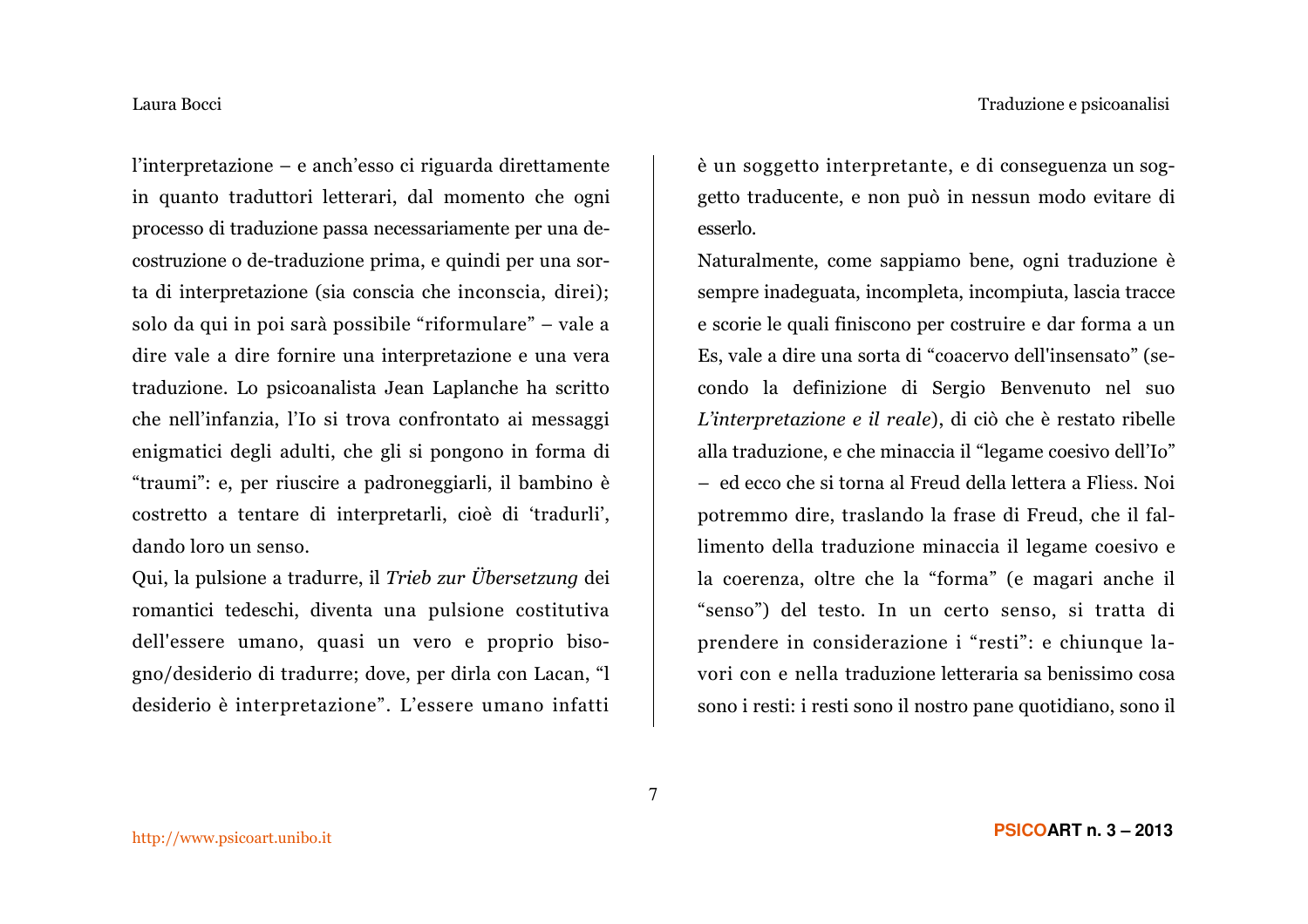pane quotidiano del traduttore letterario, che non si ciba di pane ma, appunto, di resti, di ciò che sfugge ad esempio sia alla formulazione benjaminiana di Brot e di pain, sia alla loro eventuale traduzione di uno con l'altro.

 $***$ 

Ma se si rovesciasse il tema che fin qui ho sinteticamente trattato, vale a dire quello della presenza della traduzione e dei suoi concetti fondamentali all'interno della psicoanalisi, emergerebbero forse alla vista ancora altri percorsi, fin qui credo ben poco battuti, che potrei forse definire come "aspetti psicoanalitici della traduzione", nei quali si dovrebbe/potrebbe mettere al centro la soggettività del traduttore, con il suo intero "mondo interno" e, in primo luogo, con la diversa natura delle due lingue: la Physis della lingua madre, con i suoi connotati di Erlebnis, e

quindi la Mimesis della lingua seconda, e il carico di Er*fahrung* che porta con sé. E da questo la loro "diversa" memoria", per cui si può persino "dimenticare" in una lingua e "ricordare" nell'altra, come gli studi ormai classici di Erwin Stengel hanno dimostrato già negli anni Trenta del secolo scorso:

Le immagini collegate all'infanzia sarebbero di un ordine più statico di quelle correlate alle parole acquisite nella nuova lingua, specie se essa viene imparata nel corrispondente paese straniero. Queste immagini sarebbero più vive e "attive", e in grado di trasformare il patrimonio delle immagini mentali originarie, perché l'idea connessa con le nuove parole può essere messa in rapporto con le cose concrete e con le esperienze del presente.<sup>6</sup>

Stengel propone di considerare questi processi in relazione al fatto che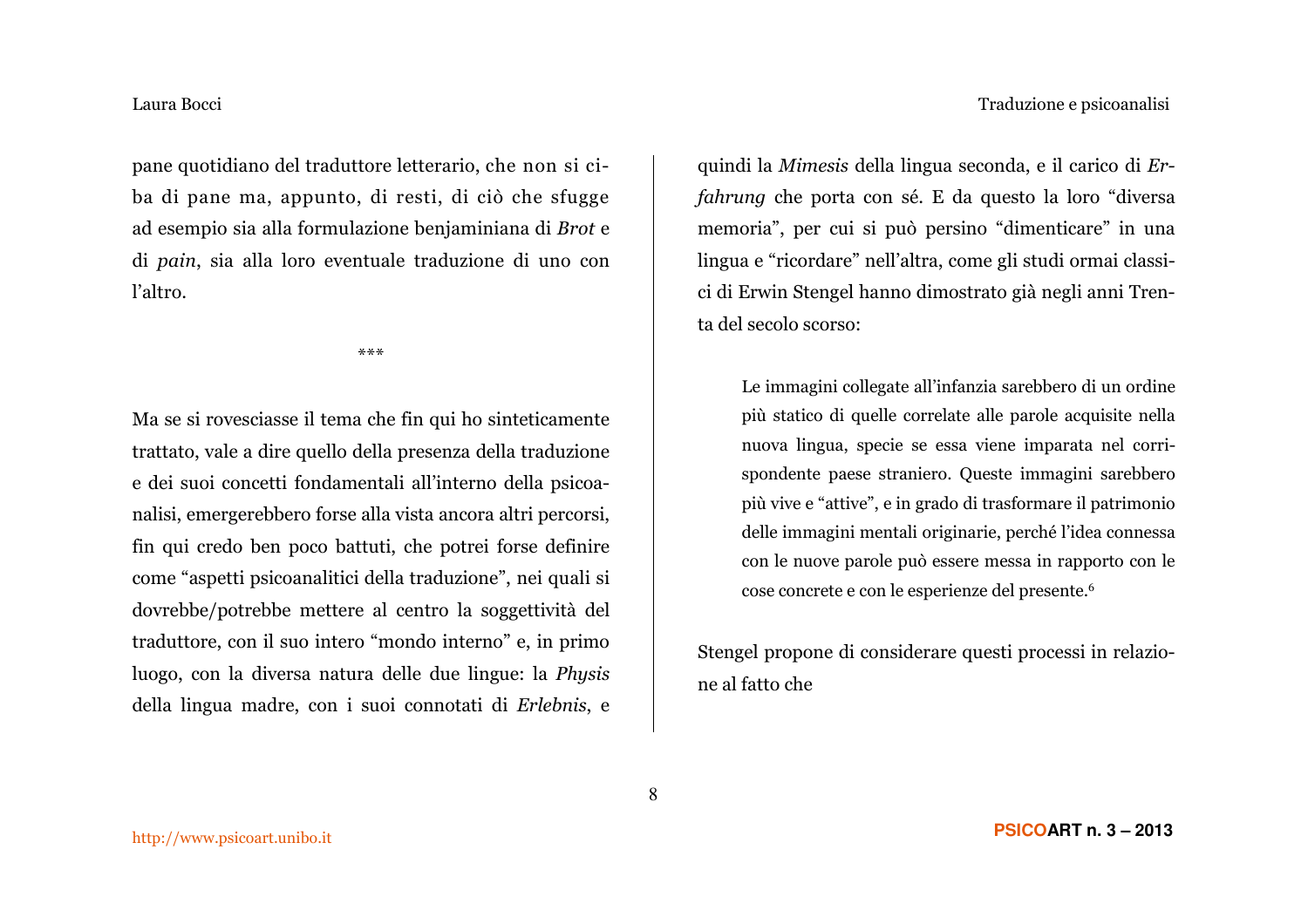il rapporto libidico con un oggetto denominato da una parola straniera è diverso dal nostro rapporto con lo stesso oggetto, denotato invece dalla parola nella lingua madre. In ogni caso è interessante che il cambio transitorio nella relazione libidica con l'oggetto coincida con un cambio dei processi immaginativi, ed è lecito il sospetto che tutto ciò non sia casuale. [...] Talvolta, poi, l'avvicinarsi agli aspetti più specifici di una lingua significa addentrarsi in certi costrutti idiomatici quali proverbi, scherzi, metafore, doppi sensi o espressioni vicine al linguaggio onirico, che comportano regressione e ravvicinamento al processo primario, alle fantasie e al mondo inconscio.7

Lo stesso Stengel ha osservato come l'adulto che apprende una nuova lingua è costretto a compiere dei movimenti regressivi in direzione del processo primario che una volta ha prodotto il linguaggio come "una strana trasparenza che induce al gioco e alla fantasia".

E poi altri elementi ancora da prendere in considerazione: motivazioni/Begehren (desiderio) a tradurre, il "contatto" con l'inconscio dell'autore tradotto, le eventuali fantasie autore morto. *l'aspetto* soggettivo sopra  $\mathbf{u}$ dell'interpretazione nella traduzione quale complesso atto del leggere e dello scrivere contemporaneamente, le "interferenze" personali, i vissuti individuali e intimi del traduttore che entrano in gioco nei momenti più inattesi, le idiosincrasie linguistiche, i conflitti con gli altri traduttori, la gelosia verso il "proprio" autore tradotto... Credo che tutti gli interessati potrebbero aggiungere i loro temi, le loro idee, forse molte cose che "covano sotto la cenere". Insomma, l'idea centrale è quella della "emersione" del soggetto che traduce con l'insieme della sua vita psichica, linguistica e affettiva.

È proprio qui che non possiamo fare a meno di ricorrere a Freud, e in particolare a Psicopatologia della vita quotidiana del 1901, forse uno dei suoi testi più noti e più let-

9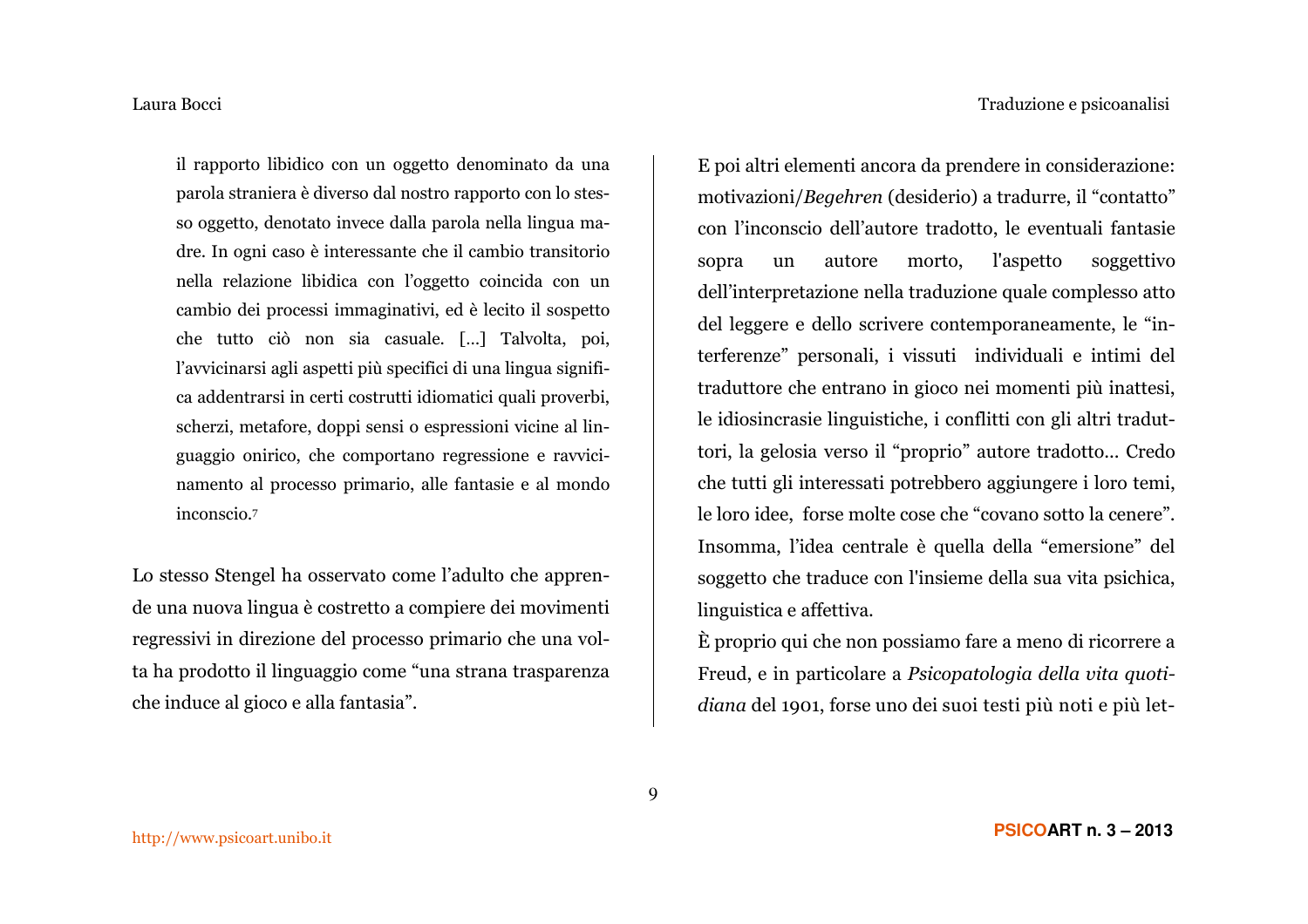# Traduzione e psicoanalisi

# Laura Bocci

ti, e naturalmente anche più criticati. Gli anni tra il 1897 e il 1901, appunto, sono gli anni della sua problematica e molto discussa autoanalisi, e gli anni della scrittura anche di un altro testo fondamentale: Traumdeutung (L'interpretazione dei sogni). Devo qui purtroppo tralasciare tutti gli interessantissimi dettagli sulla genesi della *Psicopatologia*. Bata ricordare che in quegli anni Freud aveva iniziato a soffrire di disturbi di natura nevrotica, particolarmente relativi alla memoria, che gli creavano problemi nel suo lavoro. Ed aveva considerato come meccanismo principale di questo genere di disturbi la rimozione – die Verdrängung – "cioè un processo per cui determinati contenuti psichici vengono espulsi dalla coscienza e mantenuti inconsci, in una specie di amnesia. E poco più avanti, sempre nella sua introduzione, Musatti scrive:

Ma queste anomalie non si producono soltanto

in nevrotici conclamati. Ognuno di noi, ogni persona nervosamente e psichicamente sana ed equilibrata, può essere soggetta a momentanee alterazioni nel funzionamento dell'attività mnestica, suscettibili di essere analizzate così come lo sono i processi della rimozione nevrotica [...]. Per la loro lievità e transitorietà non si può attribuire loro un carattere patologico, ma alla loro base stanno processi e meccanismi che corrispondono perfettamente a quelli della patologia psiconevrotica.<sup>8</sup>

Così, ai primi quattro capitoli sulle disfunzioni della memoria, Freud aggiunse poi l'analisi degli smarrimenti degli oggetti, dei gesti automatici, delle "papere", delle sviste e dei lapsus (verbali, di lettura e di scrittura). Certo, credo che manchi un'analisi specifica dei lapsus di traduzione; ma, d'altra parte, poiché la traduzione è in fondo un'operazione di lettura e scrittura insieme, forse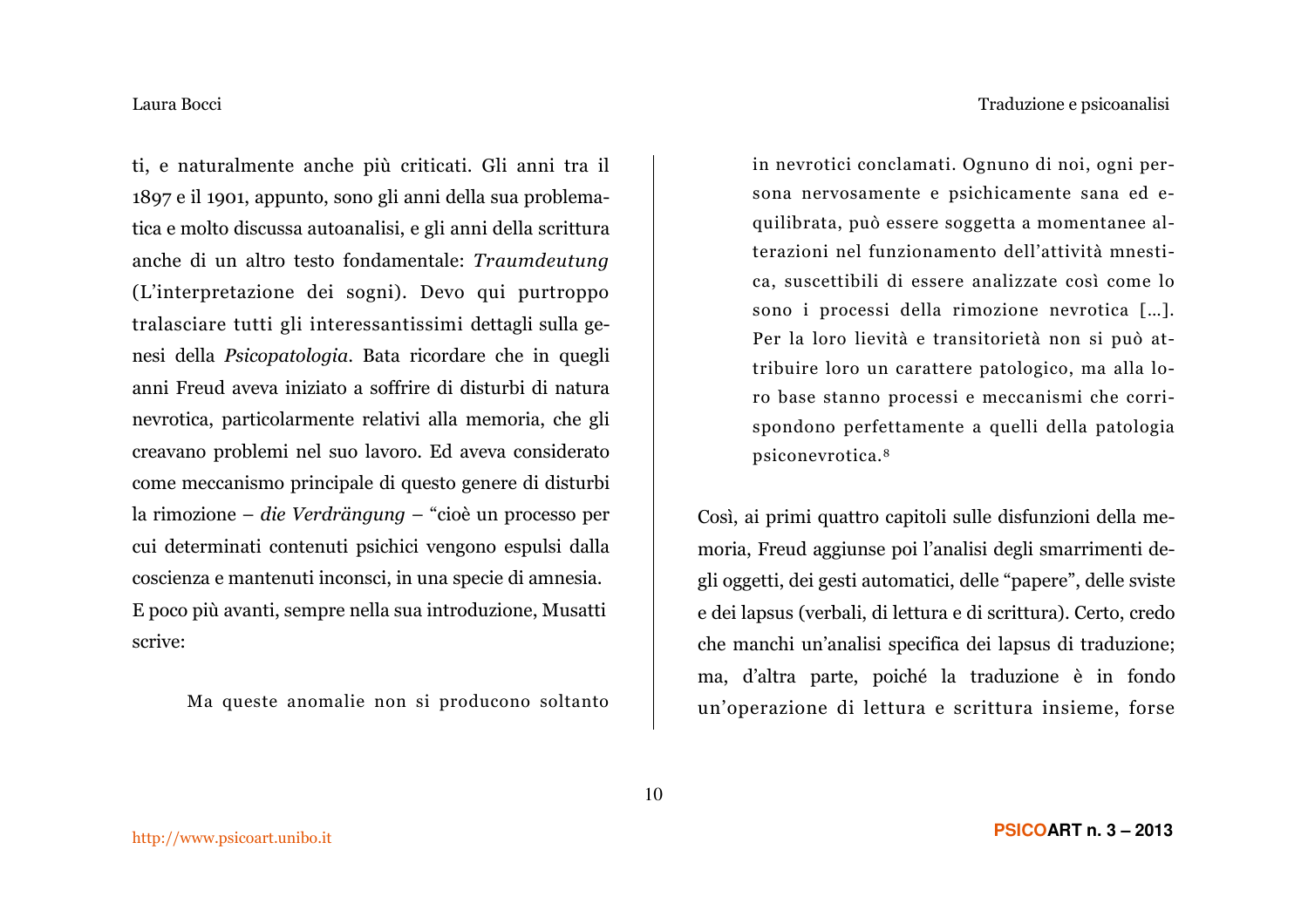si può applicare a esse, magari persino cumulandola, l'identica analisi compiuta per le altre due categorie.

Sia come sia, quel che è certo è che Freud stabilisce che tali disfunzionalità non sono casuali, accidentali; che non sono cioè eventi imputabili a ciò che normalmente definiamo distrazione, né accadimenti cui il soggetto non partecipi in nessun modo; perché, anzi, è il soggetto stesso che in qualche modo li produce; e quando, e se, il soggetto viene sottoposto ad analisi, essi riveleranno il loro pieno significato e una ben precisa, ancorché inconscia, intenzione – la quale parlerà anche senza volerlo dei conflitti e delle difese che stanno alla base del problema - ma che naturalmente, nel caso di una simile "micropsicopatologia" (sic Musatti), sono infinitamente più lievi che non nel caso delle grandi nevrosi, e molto più facilmente interpretabili persino dal soggetto stesso, anche al di

fuori del rapporto di transfert con l'analista.

Di nuovo, ecco il "conflitto delle interpretazioni", come lo ha definito Paul Ricoeur nel suo monumentale saggio su Freud: ed esso agisce a partire dalla Ermeneia di Aristotele fino alla Deutung di Freud e di Nietzsche. Ed eccoci di nuovo di fronte alla necessità di una interpretazione: questa volta, si tratterebbe dell'autointerpretazione dei nostri propri errori, lapsus o sviste di traduzione, i quali possono avere conseguenze comiche, grottesche o tragiche a seconda della loro gravità, della situazione, e del tipo di testo che ci è stato affidato. Qui, noi traduttori letterari siamo indubbiamente più al sicuro rispetto a chi traduca per un tribunale o per un ospedale. Dal punto di vista analitico, poi, sembra che la capacità e il coraggio di accettare tali interpretazioni ci ripagherebbero sul piano narcisistico del piccolo o grande affronto che avremmo fatto alla nostra stessa autostima con l'atto dell'ammissione dell'errore. Erro-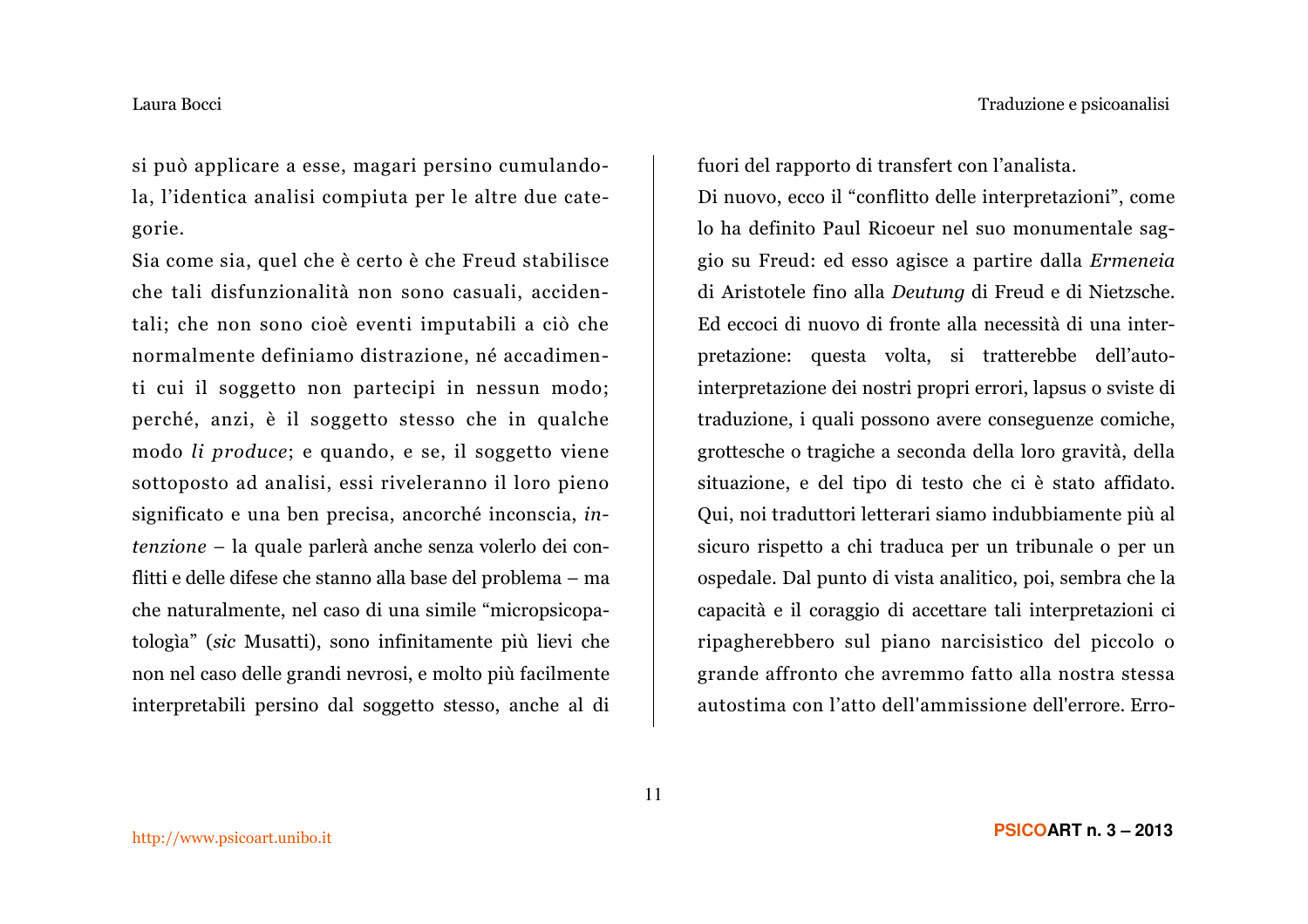$re - o$  altro – che è tanto più possibile e anzi probabile quanta maggiore sia la vicinanza psichica di chi traduce con il testo da tradurre, e con l'immaginario dell'autore: insomma, con il suo inconscio. I nostri errori, dunque, o le sviste, i lapsus, le dimenticanze, le distrazioni che occorrono nella grande complessità del processo traduttivo ci parlano di noi, traduttori di letteratura, e delle nostre storie personali, molto più che non delle difficoltà del testo, o magari della sua pretesa intraducibilità.

 $* * *$ 

In questo contesto penso sia ora importante introdurre e iniziare a riflettere su una categoria – quella dell'empatia – che, se certo non è nuova nell'ambito della riflessione psicologica e psicoanalitica, credo lo sia però del tutto se applicata al campo della traduzione letteraria, e proprio nel senso di contrastare – per così dire –

tutti i rischi delle tendenze "simbiotiche" e "collusive" di cui si è parlato nel paragrafo precedente. Vorrei partire dalla concezione per così dire "classica" dell'empatia, quella data dalla sua studiosa più importante. Edith Stein, allieva di Lipps e di Husserl, nella sua dissertazione di dottorato (relatore, appunto, Edmund Husserl) intitolata proprio Einfühlung (Empatia) del 1916. In essa Stein dissente radicalmente dal modo in cui l'empatia era stata intesa dagli psicologi che se ne erano occupati fino a quel momento; secondo Stein infatti

l'atto empatico non è una sensazione, né un sentimento, né un atto della percezione interna di sé, e tanto meno è riconducibile al ricordo e all'immaginazione, ma è atto concreto e originario, attraverso il quale possiamo cogliere in modo non-originario un vissuto estraneo. [...] L'atto empatico si differenzia infatti dal ricordo e dall'attesa, che pure hanno con l'empatia una certa ana-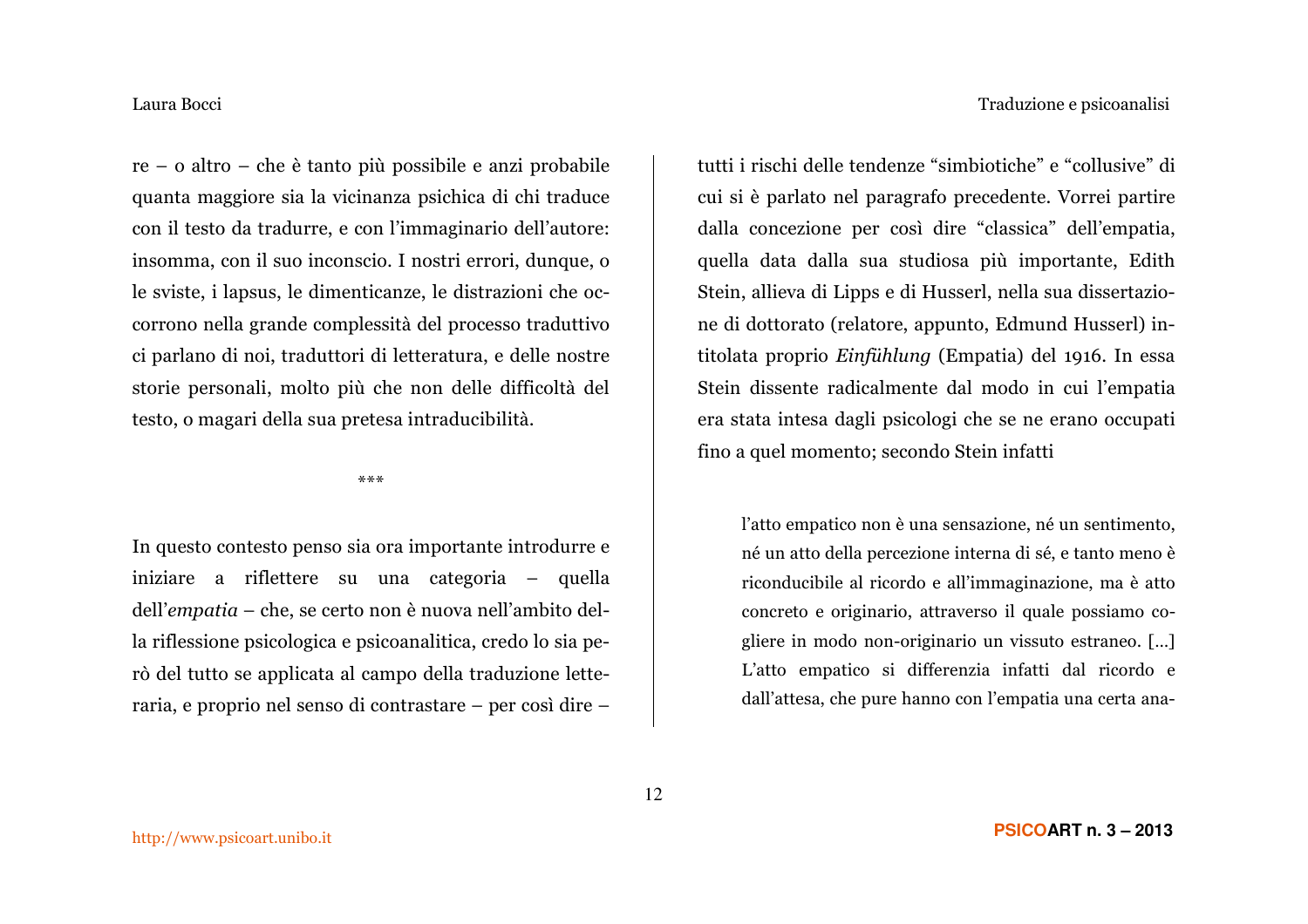logia, in quanto in esso i due Soggetti (il Soggetto empatizzante e quello empatizzato) sono reciprocamente separati e non sono collegati, come nel ricordo, attraverso una coscienza di identità, una continuità nei vissuti.<sup>9</sup>

Una citazione in particolare mi sembra estremamente adeguata al nostro caso, quello della traduzione letteraria; così continua Stein:

Nella mia esperienza vissuta non-originaria io mi sento accompagnato da un'esperienza vissuta originaria, la quale non è stata vissuta da me, eppure si annunzia in me, manifestandosi nell'esperienza vissuta nonoriginaria. In tal modo, noi perveniamo per mezzo dell'empatia a una specie di 'atti esperienziali sui gene $ris.^{10}$ 

In questo "movimento empatico" mi sembra di riconoscere in qualche modo aspetti sia della "prova dell'estraneo" di Berman, sia della "etica del tradurre" di Starobinski. Ma scrive ancora Stein:

Nel momento in cui un vissuto altrui emerge improvvisamente dinanzi a me, io l'ho dinanzi come Oggetto, ad esempio. l'esperienza di dolore che io riesco a leggere nel volto di un altro; mentre però mi rivolgo alle tendenze in esso implicite e cerco di portarmi a datità più chiara lo stato d'animo in cui si trova l'altro, quel vissuto non è più Oggetto nel vero senso della parola, dal momento che mi ha attratto dentro di sé, per cui io adesso non sono più rivolto a quel vissuto ma, immedesimandomi in esso, sono rivolto al suo Oggetto, lo stato d'animo altrui, e sono presso il suo Soggetto, al suo posto. Soltanto dopo la chiarificazione cui si perviene mediante l'attuazione giunta a compimento, il vissuto stesso torna dinanzi a me come Oggetto.<sup>11</sup>

Mi sembra qui abbastanza intuitivo il pensare di poter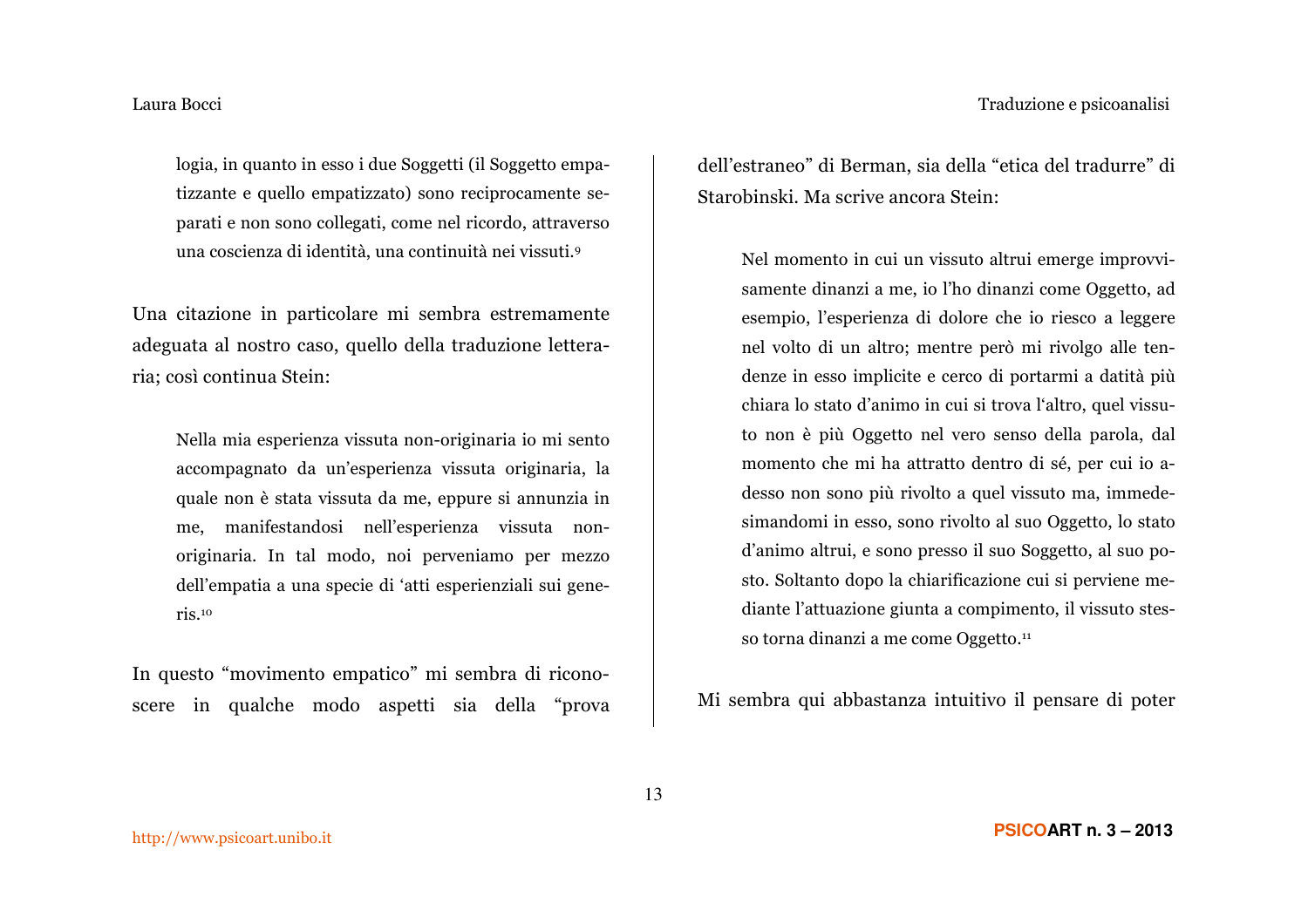traslare questo processo al "nostro" caso della traduzione letteraria, che mi sembra "funzioni" esattamente nello stesso modo. L'attuazione dell'empatia si realizzerebbe infatti secondo Stein attraverso tre gradi: nel primo, il vissuto altrui emerge improvvisamente dinanzi a me (ad es. vengo a sapere che un amico ha perduto un fratello); nel secondo, il vissuto viene attualizzato nel momento in cui porto a compimento le tendenze in esso implicite, ovvero sono coinvolto nello stato d'animo altrui (esperisco il dolore vissuto dall'amico); e nel terzo, il vissuto esplicitato viene oggettivato, ossia torna a me come Oggetto correlato della coscienza. In tal modo secondo Carl Rogers si può sentire il dolore o la gioia di un altro come lui li sente e percepire le cause come lui le percepisce, ma senza mai dimenticare che tutto è "come se". Se questa qualità del "come se" manca, allora lo stato è quello dell'identificazione. Un modo empatico di essere con un'altra persona ha molte sfumature e comporta una

sensibilità, istante per istante, verso i mutevoli significati percepiti che fluiscono in quest'altra persona. Significa vivere temporaneamente nella vita di un altro, muovendosi delicatamente, senza emettere giudizi. Rogers sottolinea anche che questo processo può essere messo in atto solo da persone abbastanza sicure di sé da sapere che non si perderanno in ciò che nel mondo dell'altro potrebbe risultare strano, bizzarro, e che possono ritornare liberamente nel loro mondo non appena lo desiderano. Empatia è dunque la capacità di abitare contemporaneamente due mondi diversi, come per un dono dell'ubiquità che piova dal cielo, senza fermarsi al primo passo, quello dell'immersione nella propria interiorità, che porterebbe solo all'isolamento. In questo senso, però, l'empatia rappresenta anche:

la seconda delle facoltà dell'Io che, sebbene molto distanti dalla pulsione e largamente autonome, sono con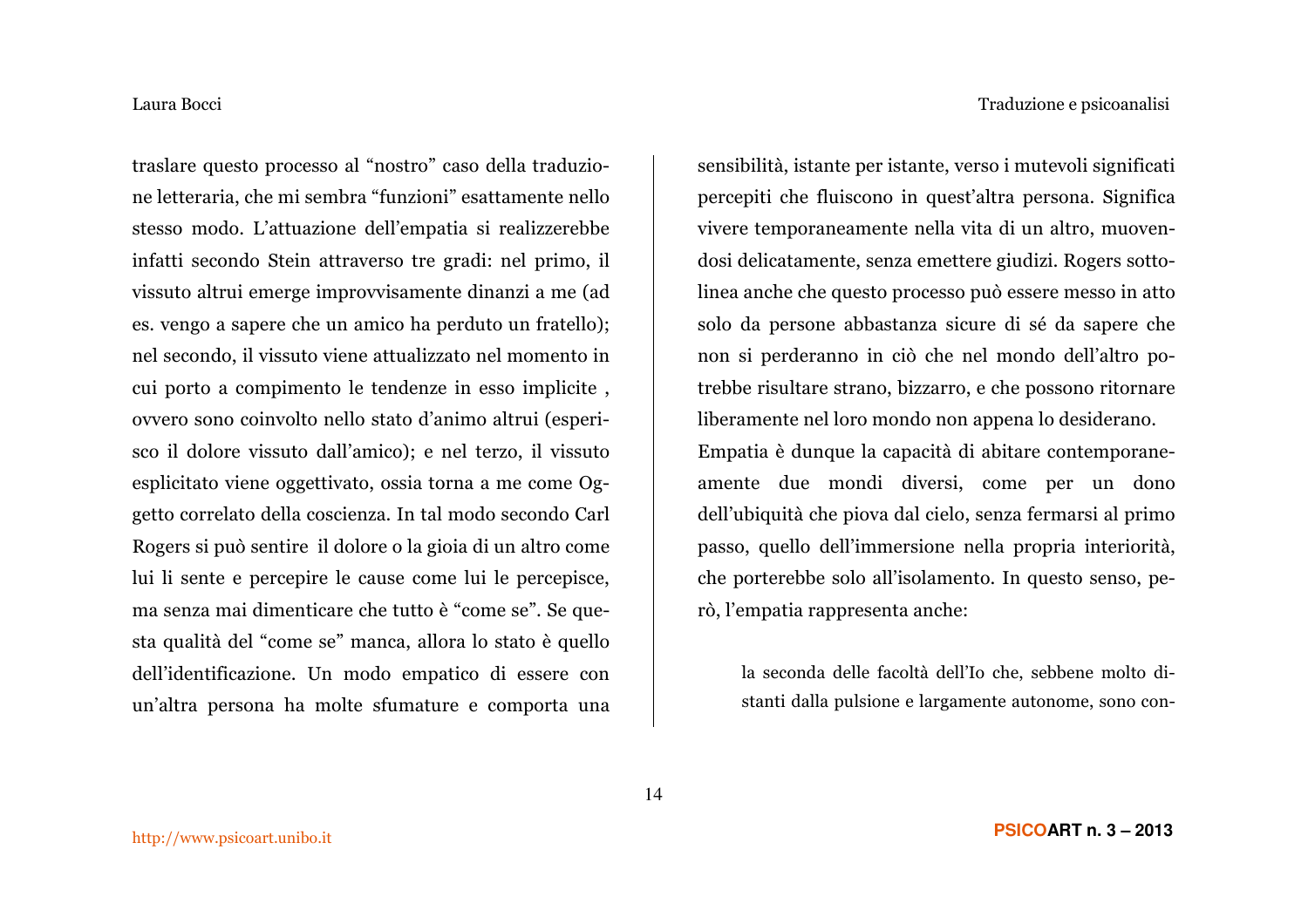siderate nel contesto delle trasformazioni del narcisismo. L'empatia è la modalità mediante la quale raccogliamo dati psicologici a proposito delle altre persone e, quando esse dicono ciò che pensano o sentono, noi immaginiamo la loro esperienza interna anche se essa non si apre all'osservazione diretta. Mediante l'empatia noi miriamo a discernere, in un singolo atto di riconoscimento certo, configurazioni psicologiche complesse, che altrimenti potremmo definire soltanto mediante la laboriosa presentazione di una serie di dettagli, o che potrebbero addirittura collocarsi al di là delle nostre capacità di definizione.<sup>12</sup>

Del resto, agli stessi risultati pervengono oggi anche le neuroscienze, con la scoperta dei cosidetti "neuroni specchio", tra le cui molte applicazioni una riguarda specificamente il "paradosso della finzione": "Non è vero che chi piange leggendo la morte di Hanno Buddenbrock non piange davvero solo perché Hanno non è mai esistito. [...] Le emozioni che essa suscita sono altrettanto "reali", così Vittorio Gallese (autore de Il corpo nella mente, Assia edizioni, 2010) in un'intervista al "Corriere della Sera" del 21 dicembre 2010; ed aggiunge: "Abbiamo scoperto che le emozioni degli altri le comprendiamo anche perché condividiamo i meccanismi neurali che le sottendono. Il nostro cervello risuona delle emozioni dell'altro rispecchiandole. Questo è un aspetto fondamentale di ciò che chiamiamo empatia".

Ora, il modo in cui tutto ciò possa risultare applicabile all'esperienza e al vissuto (vale a dire alla doppia configurazione dell'Erfahrung e dell'Erlebnis) di un traduttore letterario mi pare risulti abbastanza intuitivo, e quasi ovvio, perché il processo è esattamente quello descritto così chiaramente da Edith Stein. Si tratta infatti di una specie di movimento cha va da sé all'altro, per poi tornare di nuovo a sé, ma solo dopo aver fatto esperienza "reale" - pur se all'interno della finzione letteraria -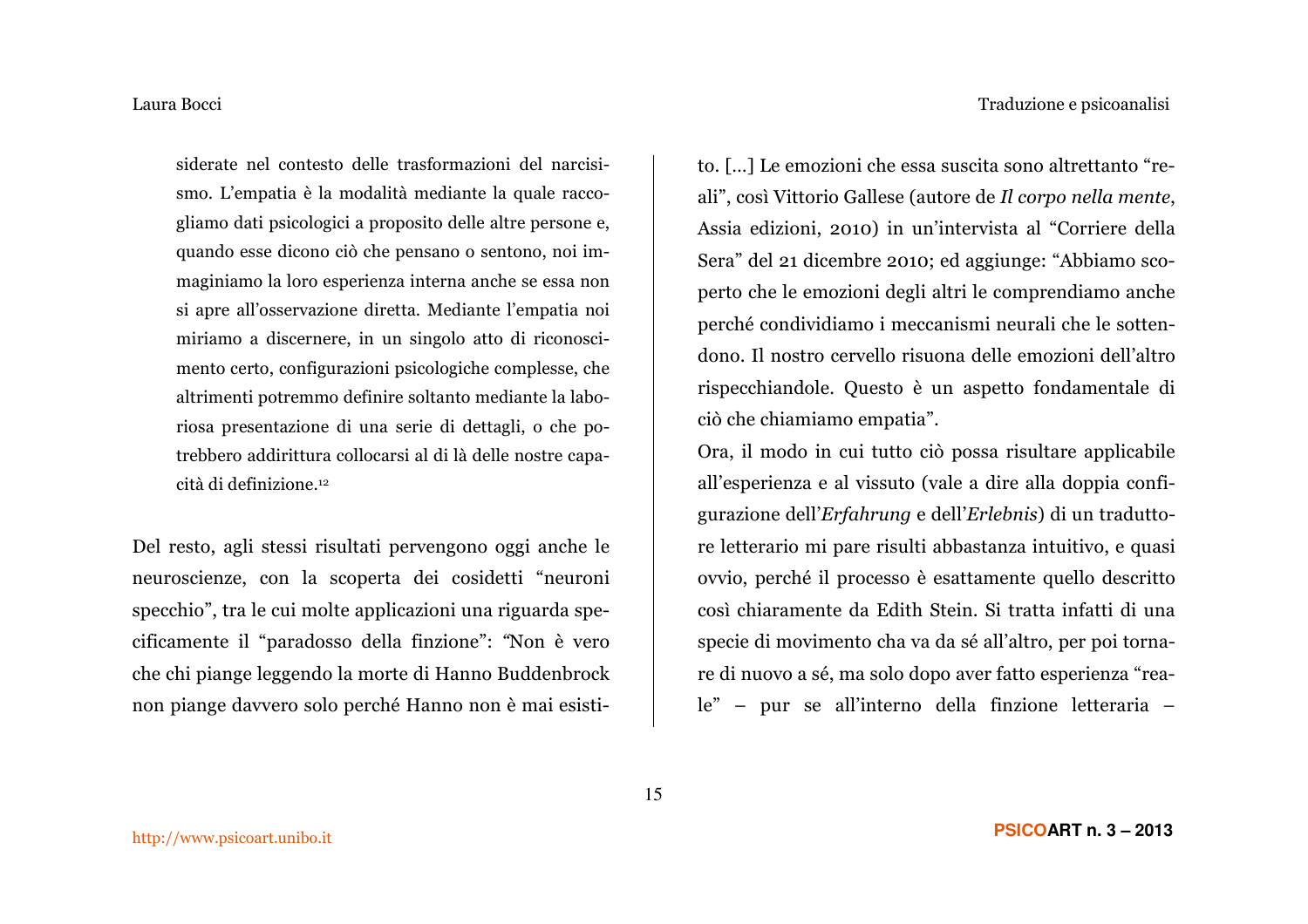dell'altro. Si tratta, ancora, di stare in quel rapporto di "intima distanza" nel quale l'altro vive in noi pur lasciandoci liberi di vivere la nostra vita e di compiere le nostre scelte. Gioco di presenza-assenza, in cui Sehnsucht e Begehren, nostalgia e desiderio, giocano un ruolo fondamentale.

Così, il compito della traduzione letteraria diventa chiaro, e a suo modo anche semplice, ma insieme impossibile e infinito: essa dovrà in qualche modo fare l'esperienza dell'altro in vivo, benché questi in fondo non viva che una vita virtuale, una "vita di carta"; quindi penetrare all'interno di una lingua che non è la propria, e catturare il suo segreto, l'eco che è in lui: eco e segreto, due termini benjaminiani; e facendo questo dovrà interpretarlo, interpretare il senso o la "formidabile concentrazione di senso" che contiene e rappresenta, talmente forte, a volte, "talmente infinita da andare al di là di ogni possibilità di captazione", ecco ancora Benjamin. Poi, una volta disfatti

tutti i nessi, in un'operazione che è di lettura, smontaggio, decodificazione, e interpretazione tutto in una volta, dovrà rimontarlo in un'altra lingua, che è la sua, la lingua madre, con cui combatte e perde. Dovrà quindi scriverlo, anzi riscriverlo, o forse meglio ancora inventarlo, darsi da se stessa un'autorialità che in realtà nessuno le ha mai attribuito né, per lungo tempo, riconosciuto. La traduzione letteraria è emersa da poco tempo a una vera consapevolezza di se stessa, e tuttavia si tratta di una consapevolezza forte e ben conscia dei rischi.